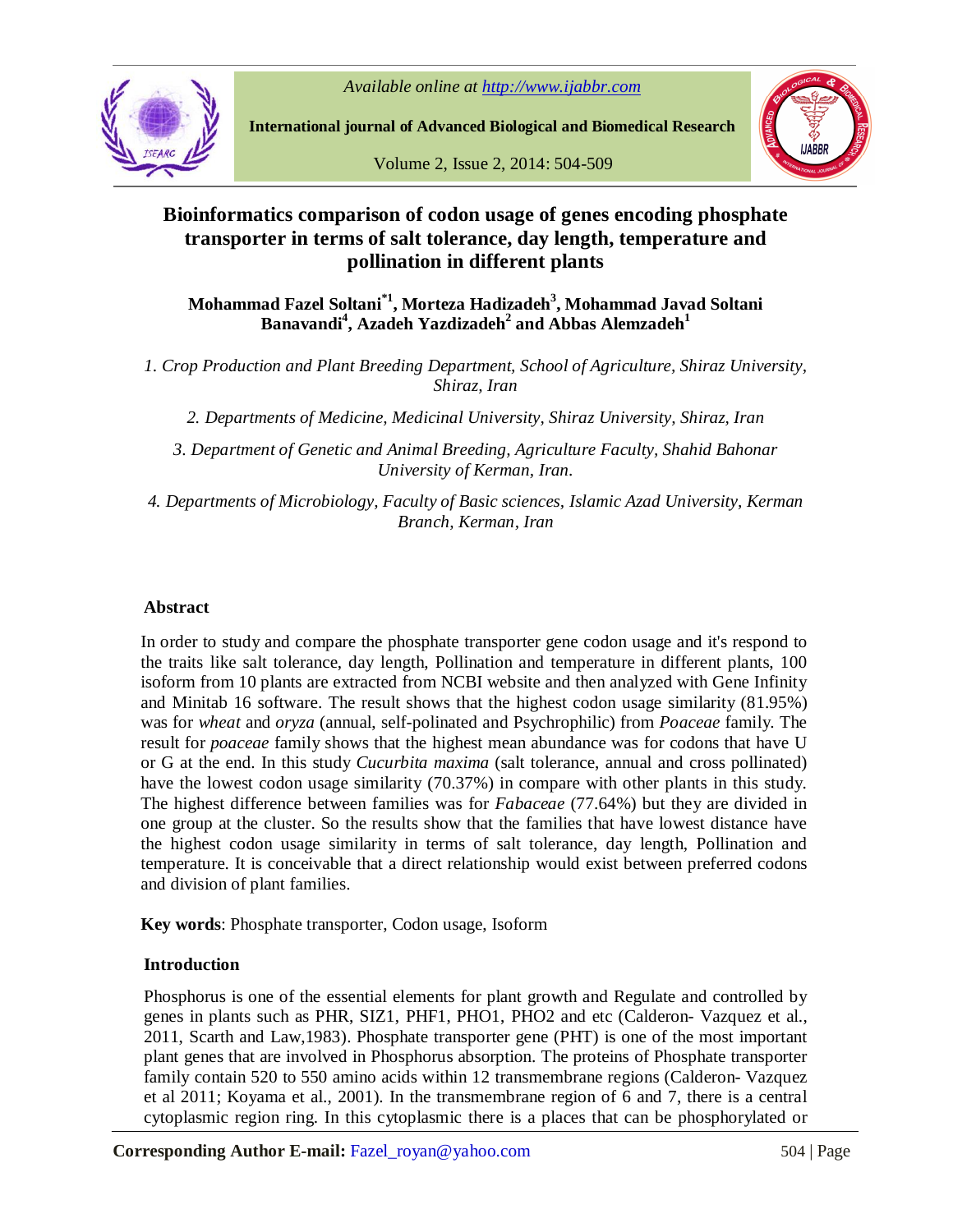bind to sugar molecules (Smith et al., 2000; Davies et al., 2002). Phosphate transporter protein family belongs to number 9 from a large family of proteins that facilitates the transition elements (Davies et al., 2002). On the other salt tolerance, day length, Pollination and temperature traits are controlled by Genetic and non-genetic factors (Koyama et al 2011; Keim et al 1973; Law et al 1978; Welsh et al 1973). For example, response to day length is controlled by Ppd1, Ppd and Ppd3 gene in Wheat (Pugsley 1965 and 1966). VRN genes are Responsible for vernalization in plants that involved in flowering time and Pollination. The amount of phosphate transport through the membrane and the plasma membrane completely depends on the rate of transcription that encoded phosphate transporter genes. In this regard, it has been found that phosphate transporter encode genes easily control the entry of P (Smith et al., 2003). Also checking of the relationship between genes and their network operation is potentially important. We can discuss about relationship between them and explore the interactions by codon usage of different coding genes and thereby to identify gene networks. Various factors such as high gene expression, C+G combination, mutation, natural selection and RNA Stability are responsible of codon usage in among different species and even between different genes (Ermolaeva et al., 2001; and Wain-Hobson et al., 1981). Also codon usage show detailed information about the changes that have led to evoluing different species. According to recent research, selection and mutation is caused by codon usage.

### **Material and Method**

At the first, open reading frame (ORF) sequences of more than 100 different isoforms of phosphate transporter was taken from NCBI (http://www.ncbi.nlm.nih.gov/). The relative synonymous codon usage (RSCU) values of each codon were calculated by website Gene infinity http://www.geneinfinity.org/sms/sms\_codonusage.html. For statistical analysis we usage software Minitab 16 and finally dendrogram of similarities and differences with Minitab software makes conceivable.

### **Result and Discussion**

Codon usage is the selective and nonrandom use of synonymous codons by a plant to encode the amino acids in the genes for its proteins. The plants in this study were compared with some traits such as salt tolerance, day length, Pollination, temperature traits and family by codon usage similarity (table 1). In this table the plants are separately characterized by Temperatures, Pollination, Growth Period, Day Length, Resistance to salty and some other characteristics.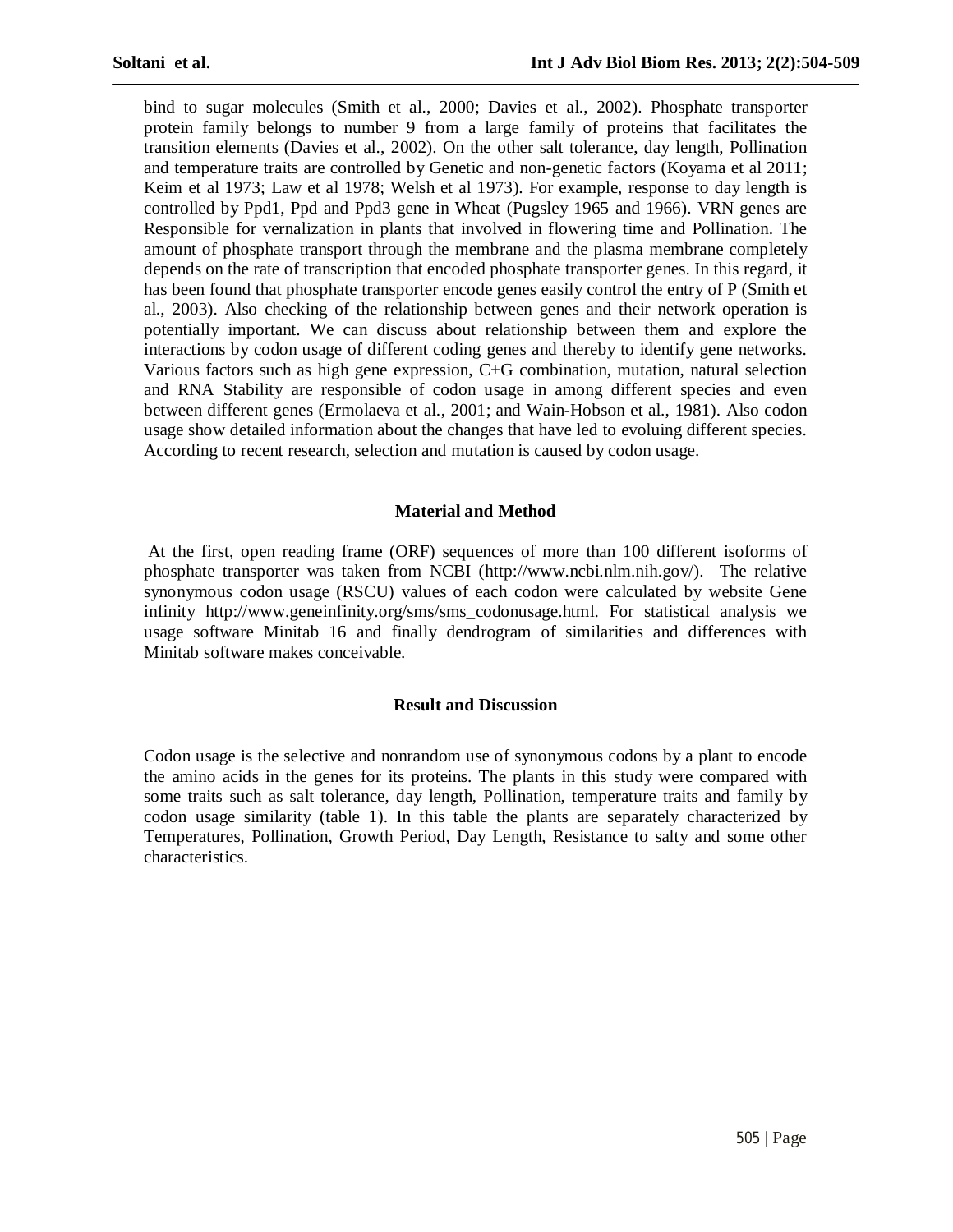|     |                   |                 |                     | Resistance |               | Growth    |                  |               |
|-----|-------------------|-----------------|---------------------|------------|---------------|-----------|------------------|---------------|
| Num | Plant             | Seed            | Family              | to salty   | Day length    | period    | Pollination      | Temprature    |
|     |                   |                 |                     | Semi       |               |           |                  |               |
| 1   | Triticum aestivum | <b>Monocots</b> | Poaceae             | resistant  | Long-day      | Annual    | Self-polinated   | Psychrotropic |
| 2   | Hordeum vulgare   | <b>Monocots</b> | Poaceae             | Resistance | Long-day      | Annual    | Self-polinated   | Psychrotropic |
| 3   | Oryza sativa      | <b>Monocots</b> | Poaceae             | Sensitive  | Short-day     | Annual    | Self-polinated   | Psychrotropic |
| 4   | Glycine max       | Eudicots        | Fabaceae            | Sensitive  | Short-day     | Annual    | Self-polinated   |               |
|     |                   |                 |                     |            |               |           |                  |               |
| 5   | Zea mays          | <b>Monocots</b> | Poaceae             | Sensitive  | Short-day     | Annual    | Other pollinated | Thermophile   |
| 6   | Arabidopsis       |                 |                     |            |               |           |                  |               |
|     | thaliana          | Eudicots        | <b>Brassicaceae</b> | Resistance |               | Annual    |                  | Psychrotropic |
|     | Medicago          |                 |                     |            |               |           |                  |               |
| 7   | truncatula        | Eudicots        | Fabaceae            | Resistance | Long-day      | Annual    | Other pollinated | Psychrotropic |
| 8   |                   |                 |                     |            |               |           |                  |               |
|     | Cucurbita maxima  | Eudicots        | Cucurbitaceae       | Resistance |               | Annual    | Other pollinated | Psychrotropic |
|     |                   |                 |                     |            | Gland (short- |           |                  |               |
| 9   |                   |                 |                     |            | day)          |           |                  |               |
|     |                   |                 |                     |            | Flowering     |           |                  |               |
|     | Solanum tuberosum | Eudicots        | Solanaceae          | Sensitive  | $(Long-day)$  |           | Self-polinated   | Psychrotropic |
| 10  | Lycopersicon      |                 |                     | Semi       |               |           |                  |               |
|     | esculentum        | Eudicots        | Solanaceae          | resistant  | Indifferent   | perennial | Self-polinated   | Psychrotropic |

Table 1: The different characteristics of plants examined in this study

The results in Table 2 show that the members of a family are most similar to each other by codon usage. The result showed that the codon usage of all amino acids for *poaceae* family is for a codon that its Terminal nucleotide has C and G (Table 2). For plants such as maize, codon usage frequency for last nucleotide of amino acid that possesses a and T respectively, was close to zero. Amino acids with 6 codon (Leu, Ser and Arg) in wheat, maize, rice and barley that are belong to grasses family have most similar in comparison with three other plants in this study. In this term the terminal nucleotide for this family most ends by C or G. So it can be concluded that most plants compared are encoded with the same codon usage for phosphate transporter genes, and this similarity was greatest in the same family plants.

Table 2: Preferred codon for amino acid of plants examined in this study

|                 |            | 2                | 3          | 4          | 5          | 6              |            | 8          | 9          | 10           |
|-----------------|------------|------------------|------------|------------|------------|----------------|------------|------------|------------|--------------|
| aa              |            |                  |            |            |            |                | Medicag    |            |            |              |
|                 |            | Hordeu           |            |            |            | Arabidops      | $\theta$   | Cucurbi    |            |              |
|                 | Triticum   | $\boldsymbol{m}$ | Oryza      | Glycine    | Zea        | l <sub>S</sub> | truncatu   | ta         | Solanum t  | Lycopersico  |
|                 | aestivum   | vulgare          | sativa     | max        | mays       | thaliana       | la         | maxima     | uberosum   | n esculentum |
|                 | <b>GCC</b> | GCC              | GCC        | <b>GCA</b> | GCC        | <b>GCT</b>     | <b>GCT</b> | GCG        | <b>GCT</b> | <b>GCT</b>   |
| Ala             |            |                  |            |            |            |                |            | <b>GCC</b> |            |              |
| C <sub>VS</sub> | <b>TGC</b> | <b>TGC</b>       | <b>TGC</b> | <b>TGC</b> | <b>TGC</b> | <b>TGC</b>     | <b>TGT</b> | <b>TGC</b> | <b>TGT</b> | <b>TGT</b>   |
| Asp             | <b>GAC</b> | <b>GAC</b>       | <b>GAC</b> | <b>GAC</b> | <b>GAC</b> | <b>GAT</b>     | <b>GAT</b> | <b>GAC</b> | <b>GAT</b> | <b>GAT</b>   |
| Glu             | GAG        | GAG              | GAG        | GAA        | GAG        | GAG            | GAA        | GAA        | GAA        | GAA          |
| Phe             | <b>TTC</b> | <b>TTC</b>       | <b>TCC</b> | <b>TCC</b> | <b>TCC</b> | <b>TCC</b>     | <b>TTT</b> | <b>TCC</b> | <b>TCC</b> | <b>TCC</b>   |
| $\rm{Gly}$      | <b>GGC</b> | GGC              | GGC        | <b>GGA</b> | GGC        | <b>GGT</b>     | GGA        | GGG        | GGA        | <b>GGA</b>   |
| <b>His</b>      | <b>CAC</b> | <b>CAC</b>       | <b>CAC</b> | <b>CAC</b> | <b>CAC</b> | <b>CAC</b>     | <b>CAT</b> | <b>CAT</b> | <b>CAT</b> | <b>CAT</b>   |
| Lle             | ATC        | <b>ATC</b>       | <b>ATC</b> | ATT        | <b>ATC</b> | <b>ATC</b>     | <b>ATT</b> | <b>ATT</b> | <b>ATT</b> | <b>ATT</b>   |
| Lys             | AAG        | AAG              | AAG        | AAG        | AAG        | AAG            | AAA        | <b>AAA</b> | AAA        | AAA          |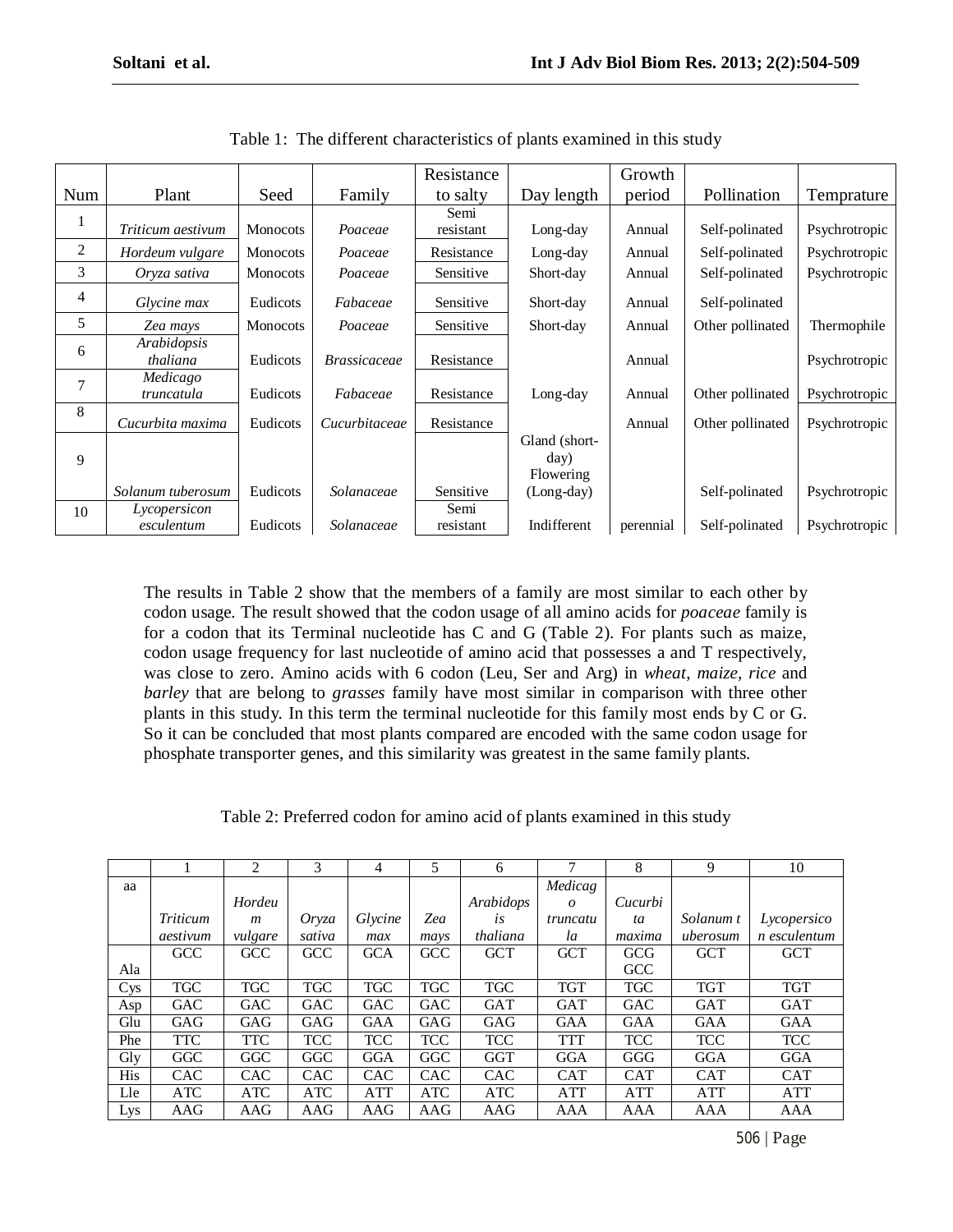| Leu        | <b>CTC</b> | CTC        | <b>CTC</b> | <b>TTG</b> | <b>CTC</b> | <b>CTT</b> | CTT        | <b>TTG</b> | <b>TTG</b> | <b>TTG</b> |
|------------|------------|------------|------------|------------|------------|------------|------------|------------|------------|------------|
| Met        | ATG        | ATG        | ATG        | ATG        | ATG        | ATG        | ATG        | <b>ATG</b> | ATG        | <b>ATG</b> |
| Asn        | AAC        | AAC        | AAC        | AAT        | AAC        | AAC        | AAT        | AAC        | AAT        | AAT        |
| Pro        | <b>CCG</b> | <b>CCG</b> | <b>CCG</b> | <b>CCA</b> | CCG        | <b>CCA</b> | <b>CCA</b> | <b>CCA</b> | <b>CCA</b> | <b>CCA</b> |
| Gln        | CAG        | CAG        | CAG        | <b>CAA</b> | CAG        | <b>CAA</b> | <b>CAA</b> | CAG        | <b>CAA</b> | <b>CAA</b> |
| Arg        | CGC        | CGC        | CGC        | AGG        | CGC        | AGG        | <b>AGA</b> | <b>CGA</b> | <b>AGA</b> | AGG CGT    |
| Ser        | TCC        | <b>TCC</b> | <b>TCC</b> | <b>TCA</b> | <b>TCC</b> | <b>TCT</b> | <b>TCT</b> | <b>TCC</b> | <b>TCT</b> | <b>TCA</b> |
|            |            |            |            |            |            |            |            | <b>TCG</b> |            |            |
| Thr        | <b>ACC</b> | <b>ACC</b> | <b>ACC</b> | <b>ACA</b> | <b>ACC</b> | <b>ACA</b> | <b>ACT</b> | <b>ACC</b> | <b>ACT</b> | ACA        |
| Val        | <b>GTG</b> | <b>GTG</b> | <b>GTC</b> | <b>GTT</b> | <b>GTC</b> | <b>GTT</b> | <b>GGT</b> | <b>GTG</b> | <b>GTT</b> | <b>GTT</b> |
| <b>Trp</b> | TGG        | TGG        | TGG        | <b>TGG</b> | TGG        | <b>TGG</b> | <b>TGG</b> | <b>TGG</b> | <b>TGG</b> | <b>TGG</b> |
| Tyr        | TAC        | TAC        | <b>TAC</b> | <b>TAC</b> | <b>TAC</b> | <b>TAC</b> | <b>TAT</b> | <b>TAC</b> | <b>TAC</b> | <b>TAC</b> |
| End        | TAG        | TAG        | TGA        | TGA        | TAG        | TAG        | <b>TGA</b> | <b>TGA</b> | <b>TGA</b> | <b>TGA</b> |

Observations from cluster analysis show that the greatest similarity belongs to any family of plants (fig 1). *Wheat*, *maize*, *rice* and *barley* plants that are belong to *grasses* family were separated with 61.49% similarity to other families. In this group, *barley* and *rice* with 81.95% have most similar in codon usage than other members of this family. Both of these plants are annual, cross pollinated and psychrophilic but in terms of salt tolerance barley belong to salt tolerant plants and and rice belong to salt sensitive plants. *Cucurbita Maxima* that is salt tolerance, annual and cross pollinated plant have the lowest codon usage similarity (70.37%) in compare with all the plants in this study. Observations showed that *tomato* and *potato* plants have most of codon usage 86.67% similarity in compare with other plants in this group. *Tomato* and *potato* are belong to solanaceae, self-polinated and dicotyledon family, Perhaps it's the reason for the similarity of these two plants. Legumes and soybean are closest family to *tomato* and *potato* with 82.61% similarity in codon usage cluster (fig 1).

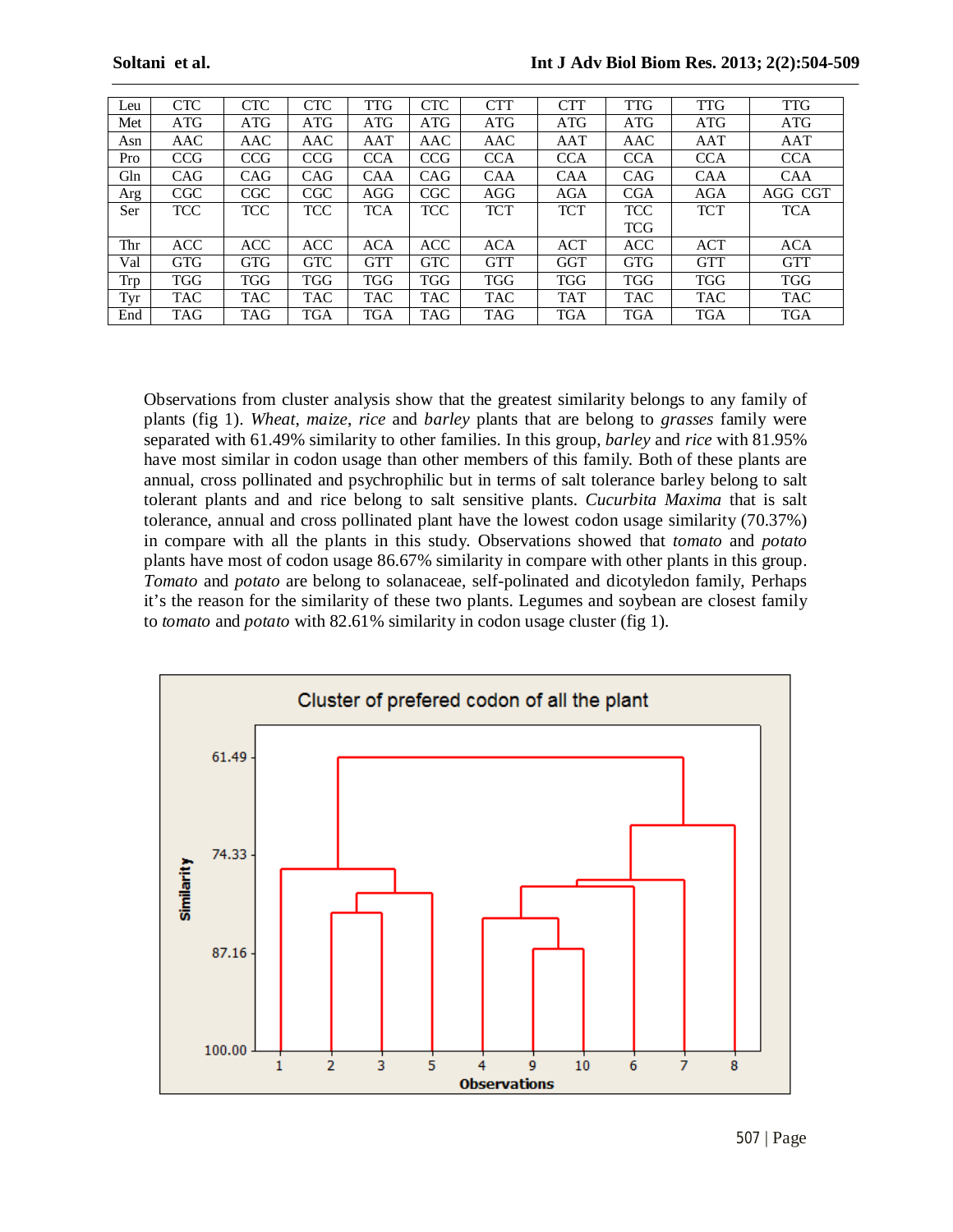Figure 1. the cluster analysis of the plants: *1*. *Triticum aestivum 2. Hordeum vulgare 3. Oryza sativa 4. Glycine max 5. Zea mays 6. Arabidopsis thaliana 7. Medicago truncatula 8. Cucurbita maxima 9. Solanum tuberosum 10. Lycopersicon esculentum*

The highest difference between families was for *Legumes* and *soybean* (77.64%) but they are divided in one group at the cluster. *Soybean* is belong to salt sensitive, short day plants and self-polinated plants while *alfalfa* studied in this research is belong to salt tolerance, long day and cross-polinated plants and one reason for the decline of codon preference similarity between these two plants may due to the difference in these traits. In the end it can be concluded that families that have the lowest distance have the highest codon usage similarity in cluster analysis and it suggest that the highest distance within families in terms of these traits in this study is higher, the similarity distance of codon usage between these traits becomes greater. It is conceivable that a direct relationship would exist between preferred codons and division of plant families. Codon usage is related to carrier genetic (DNA) and functional (protein) information. Thus, these unique coding strategies make studies on molecular evolution challenging (Grantham et al., 1986). Evolution of codon usage seems to be correlated with evolutionary history of protein genes. Mutational bias does not seem to play a role in the evolution of moss coding sequences.

### R**eferences:**

Calderon-Vazquez C, Sawers RJ, Herrera-Estrella L (2011) Phosphate deprivation in maize: genetics and genomics. *Plant Physiol* 156: 1067-1077

Davies, T.G.E., Ying, J., Xu, Q., Li, Z.S., Li, J. and Gordon-Weeks, R. (2002) Expression analysis of putative high-affinity phosphate transporters in Chinese winter wheats. *Plant Cell Environment*. 25: 1325-1339.

Ermolaeva, M.D. Synonymous codon usage in bacteria. (2001). Current *Issues* in *Molecular Biology*. 3: 91–97.

Grantham R, Perrin P, Mouchiroud D. Patterns in codon usage of different kinds of species (1986). Oxford Surveys in Evolutionary Biology. 1986;3:48–81.

Keim, D. L., J. R. Welsh and R. L. McConnet. (1973). Inheritance of photoperiodic heading response in winter and spring cultivars of bread wheat. Can. *J. Pl. Sci*. 53: 247-250.

Koyama M.L., A. Levesley, R.M.D. Koebner, T.J. Flowers and A.R. Yeo. (2001). Quantitative trait loci for component physiological traits determining salt tolerance in rice. *Plant Physiology* 125 :406-422.

Law, C. N., J. Sutka and A. J. Worland. (1978). A genetic study of day-length response in wheat. *Heredity* 41: 185-191.

Pugsley, A. T. (1965). Inheritance of correlated day length response in spring wheat. *Nature* 207: 108.

Pugsley, A. T. 1966. The photoperiodic sensitivity of some wheats with special reference to variety Thatcher. Austral. J. *Agri. Res*. 17: 591-599.

Scarth, R. and C. N. Law. (1983). the location of the photoperiodic gene, *Ppd2*, and an additional factor for ear-emergence time on chromosome 2B of wheat. *Heredity* 51: 607-619.